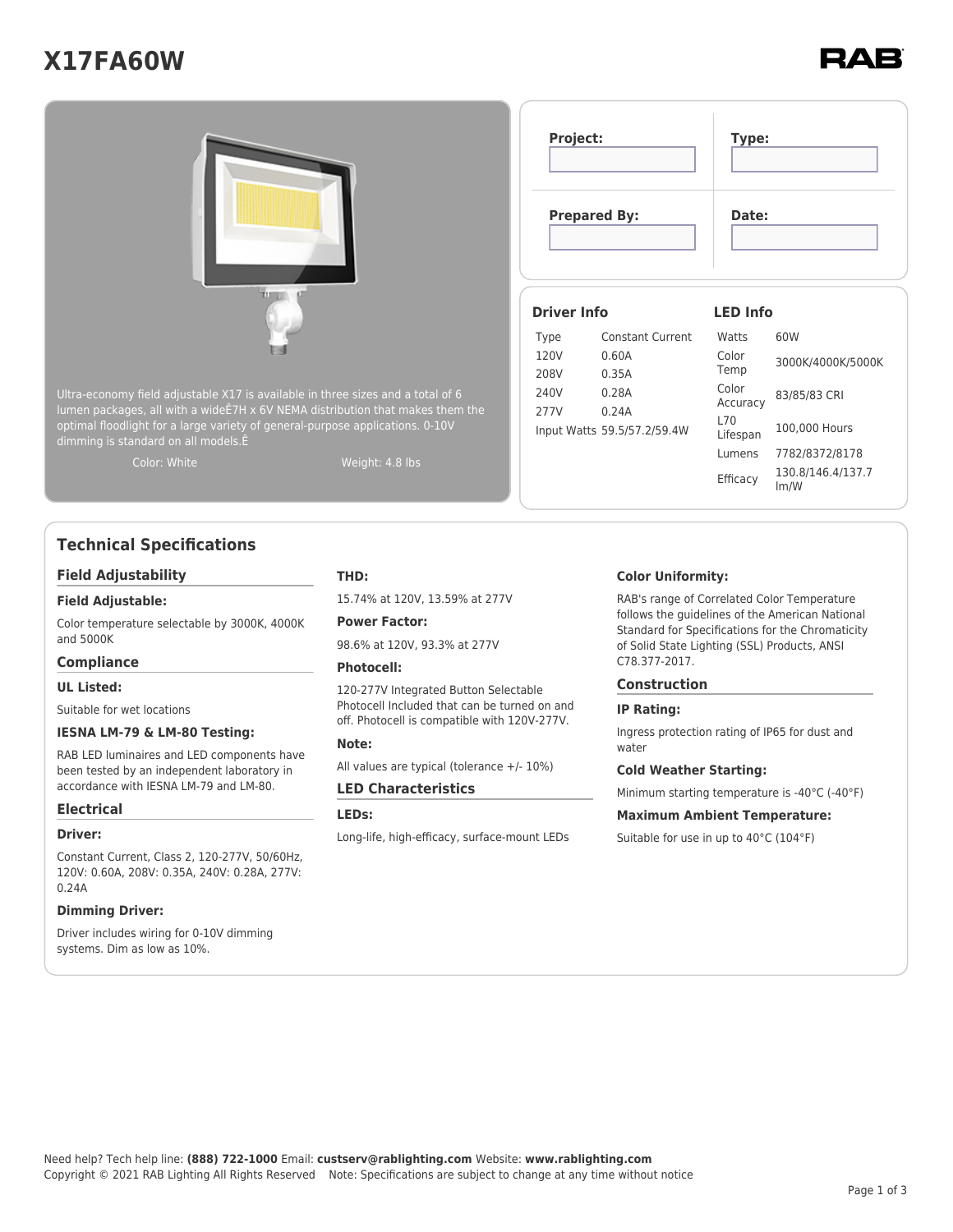### **Technical Specifications (continued)**

#### **Construction**

#### **Housing:**

Precision die-cast aluminum

#### **Mounting:**

Robust knuckle mount with 180° adjustable swivel arm. Tilt angle in 10° increments.

#### **Lens:**

Tempered glass

#### **Reflector:**

Polycarbonate

### **Finish:**

Formulated for high durability and long-lasting color

#### **Green Technology:**

Mercury and UV free. RoHS-compliant components.

#### **Optical**

#### **NEMA Type:**

NEMA Beam Spread 7H x 6V

#### **Other**

#### **5 Yr Limited Warranty:**

The RAB 5-year, limited warranty covers light output, driver performance and paint finish. RAB's warranty is subject to all terms and conditions found at [rablighting.com/warranty.](https://www.rablighting.com/legal#warranty)

#### **Buy American Act Compliance:**

RAB values USA manufacturing! Upon request, RAB may be able to manufacture this product to be compliant with the Buy American Act (BAA). Please contact customer service to request a quote for the product to be made BAA compliant.